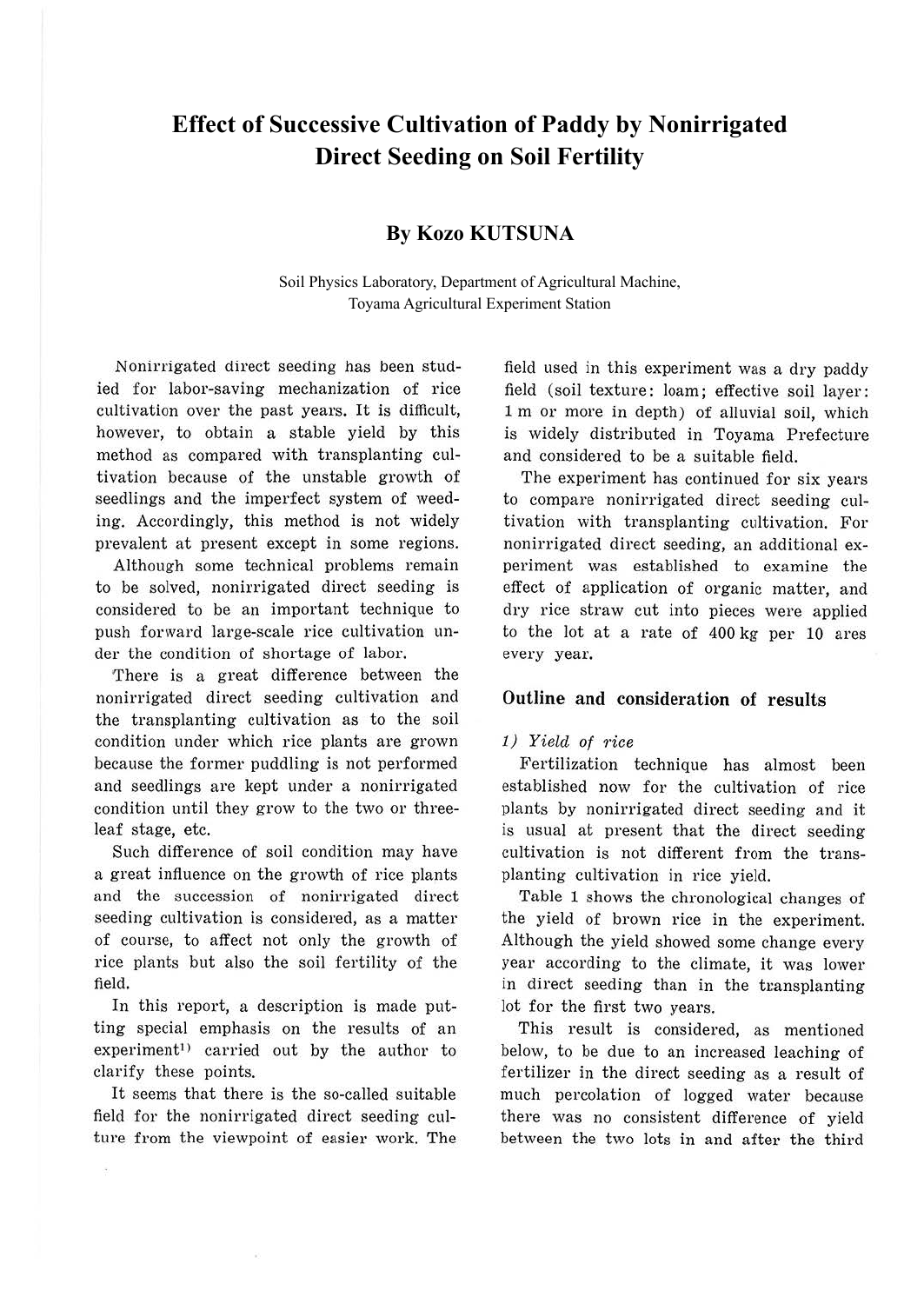| Year→                           |       | 1965  |       | 1966  |       | 1967  |       | 1968  |       | 1969  |     | 1970        |  |
|---------------------------------|-------|-------|-------|-------|-------|-------|-------|-------|-------|-------|-----|-------------|--|
| $_{\rm Lot}$ $_{\rm L}$         | Yield | Ratio | Yield | Ratio | Yield | Ratio | Yield | Ratio | Yield | Ratio |     | Yield Ratio |  |
| Transplanting                   | 480   | 100   | 421   | 100   | 572   | 100   | 524   | 100   | 431   | 100   | 392 | 100         |  |
| Dry seeding                     | 380   | 78    | 326   | 78    | 608   | 106   | 447   | 85    | 437   | 101   | 335 | 85          |  |
| $Dry$ seeding $+$ Rice<br>straw | 420   | 86    | 260   | 62    | 600   | 105   | 495   | 94    | 470   | 109   | 374 | 95          |  |

Table I. Chronological change of unhulled rice yield

year in accordance with a great increase in the amount of fertilizer applied to the direct seeding lot.

The direct seeding lot to which rice straw was added always showed a higher level of rice yield as compared with direct seeding where no rice straw was applied (the reversal of the yield in 1966 was due to the occurrence of root rot caused by abnormalJy high atmospheric temperature in the latter half of the growing period of rice plants). This result is also likely to have been greatly influenced by the percolation of logged water as mentioned below.

The same phenomenon is also seen already on the result of nitrogen analysis of hull and straw, showing that the larger the amount of nitrogen absorbed is, the higher is the yield.

The amounts of fertilizers applied (per 10 ares) in the experiment were as follows: in the transplanting lot, nitrogen 10 kg (8 kg as base fertilizer), phosphoric acid and potassium 8 kg each (as base fertilizer); in the direct seeding lot, base fertilizer: nitrogen 3 kg, phosphoric acid and potassium 8 kg each, additional fertilizer: nitrogen 9 kg (1st  $year)$ , 11 kg  $(2nd year)$  and  $22 kg$  (thereafter).

The amount of nitrogen applied as additional fertilizer was increased in this way in the direct seeding lot year by year because an increased percolation of logged water caused serious leaching of fertilizers and as a result, the growth of rice plants could not sufficiently be maintained in this lot.

#### 2) Changes in physical property of soil

When nonirrigated direct seeding culture

of rice plants was repeated in the same field, it became necessary to increase the amount of nitrogen used as additional fertilizer. This is considered to have resulted in the leaching down of fertilizers caused by an increase in the percolation of logged water as shown in Table 2.

Table 2. Chronological change of percolation of logged water  $(\cos\theta)$ 

|                                 |                         |      |          |                |                     | (cm/day)  |      |  |
|---------------------------------|-------------------------|------|----------|----------------|---------------------|-----------|------|--|
| Lot <sub>1</sub>                | Year $\rightarrow$ 1965 |      |          | 1966 1967 1968 |                     | 1969      | 1970 |  |
| Transplanting                   |                         | 2.2  | 6.6      |                | $4.5$ $7.1$ $3.3$   |           | 3.3  |  |
| Dry seeding                     |                         | 11.0 | 17.2     | 29.6           |                     | 26.6 27.5 | 28.0 |  |
| $Dry$ seeding $+$<br>Rice straw |                         |      | 8.7 15.3 |                | 22.5 18.7 21.4 18.5 |           |      |  |

The values in this table indicate the amounts of water percolated per day. It is said that when a field is changed from the nonirrigated condition to the flooded condition, the percolation is great at first and decreases gradually to reach an equilibrium one month later, becoming nearly the same as in the case of transplanting cultivation according to the type of soil.

Therefore, the values in this table seem to represent the percolation in the flooding period, showing no data of the period when the change of percolation was the greatest. From these data, it is seen that in the direct seeding lot the percolation of logged water increased gradually for the first three years and remained on the same level of about 30 cm a day thereafter.

Such a great percolation causes not only an increased leaching of fertilizer applied but also a decrease in the rise of soil temperature in such a region as ours where the temperature of irrigation water is as low as  $17\text{-}10\text{°C}$ in the early growing period when the number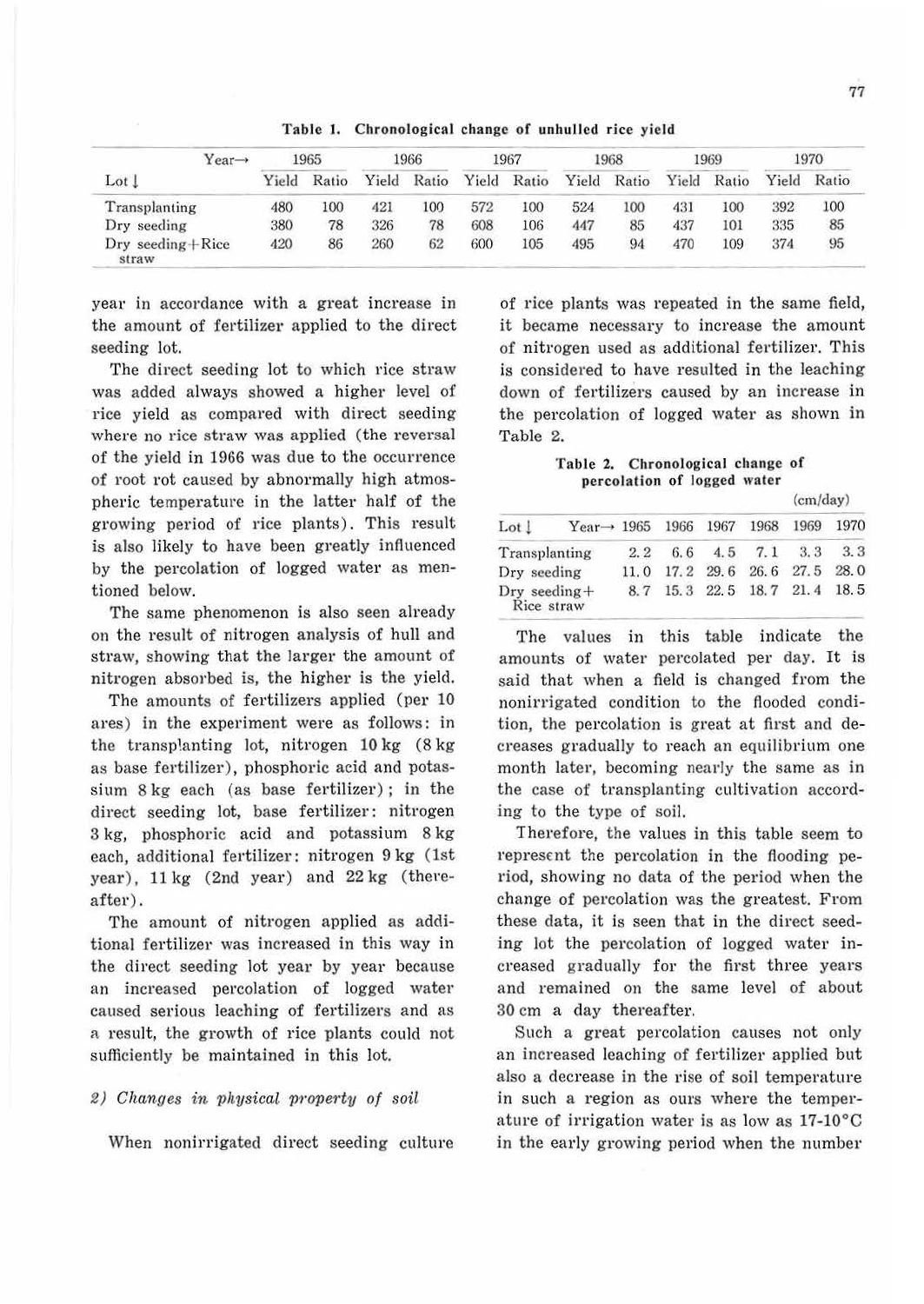of rice stems is determined and doing great damage to the rice crop. The application of rice straw was effective for preventing adverse effects.

When soil structure is examined, it is seen in the direct seeding lot, in general, both solid and liquid phase ratios were lower, and the gaseous phase ratio tended to be higher as compared with those in the transplanting lot, respectively.

When nonirrigated direct seeding culture is repeated in the same field, there is a tendency that the solid phase ratio decreases and the pore space ratio increases year by year, although the changes are little. The pore space ratio has slightly increased by the application of rice straw.

In the next place, it is found that soil aggregates less than 0.5 mm in size are increased and those not more than 0.1 mm are decreased in number by nonirrigated direct seeding cultivation. The same tendency is observed not only after draining but also during the flooding period.

It is, however, noticed that soil aggregates of 0.25 mm in size or less tend to increase during the flooding period as clearly seen in

Table 3 which shows the results of an analysis of soil aggregates taken from the fields of the sixth cultivation at different culturing stages.

In the direct seeding to which rice straw was added, soil aggregates of 0.1 mm in size or more increase in number during the flooding period as compared with those in the lot with no rice straw. This result suggests that such an increase in the number of small soil aggregates may act as a factor suppressing the increase of percolation of logged water in the lot even if the pore space ratio is slightly increased by the application of rice straw.

## 9) Changes *in* chemical vroperty of soil

The change of organic matter content can be used as a means for investigating the change of soil fertility. In Tables 4 and 5 which show the total nitrogen content and the total carbon content of the soil as well as the effect of soil drying and the effect of raising soil temperature, it seems that there is almost no difference in these values between the transplanting and direct seeding lots.

|                              |                            | Amount of aggregates classified<br>by diameter (% by weight)     |      |        |            |                                                                                             |      |  |  |
|------------------------------|----------------------------|------------------------------------------------------------------|------|--------|------------|---------------------------------------------------------------------------------------------|------|--|--|
| Date                         | Lot                        | 2.0<br>1,0<br>0.5<br>0.25<br>>2.0<br>$-0.5$<br>$-1.0$<br>$-0.25$ |      | $-0.1$ | 0.1><br>mm |                                                                                             |      |  |  |
| Dec. 16, 1969                | Transplanting              | 19.7                                                             | 16.6 | 12.3   | 10.9       | 12.5                                                                                        | 28.0 |  |  |
| After draining               | Dry seeding                | 20.0                                                             | 19.4 | 13.8   | 10.8       | 12.9                                                                                        | 23.1 |  |  |
|                              | Dry seeding+Rice straw     | 29.3                                                             | 17.1 | 13.2   | 10:1       | 11.4<br>16.4<br>14.1<br>12.3<br>16.3<br>19.3<br>15.6<br>14.5<br>12.5<br>15.1<br>10.3<br>5.1 | 18.5 |  |  |
| May 23, 1970                 | Transplanting              | 2.1                                                              | 4.6  | 5.9    | 9.9        |                                                                                             | 61.1 |  |  |
| Dry seeding: before flooding | Dry seeding                | 13.7                                                             | 19.0 | 22.4   | 18.1       |                                                                                             | 12.7 |  |  |
| Transplanting: flooded       | Dry seeding + Rice straw   | 19.4<br>21.1<br>16.9<br>20.4                                     | 9.9  |        |            |                                                                                             |      |  |  |
| June 1, 1970                 | Transplanting              | 1.6                                                              | 2.8  | 6.5    | 10.5       |                                                                                             | 62.3 |  |  |
| Flooded                      | Dry seeding                | 12.1                                                             | 9.5  | 9.5    | 12.2       |                                                                                             | 37.4 |  |  |
|                              | $Dry$ seeding + Rice straw | 4.5                                                              | 5.3  | 6.6    | 8.6        |                                                                                             | 59.4 |  |  |
| June 22, 1970                | Transplanting              | 2.7                                                              | 2.6  | 5.9    | 9.0        |                                                                                             | 65.3 |  |  |
| Flooded                      | Dry seeding                | 5.3                                                              | 4.3  | 5.7    | 8.1        |                                                                                             | 64.1 |  |  |
|                              | Dry seeding+Rice straw     | 4.3                                                              | 3, 2 | 5.7    | 8.0        |                                                                                             | 63.7 |  |  |
| Sept. 11, 1970               | Transplanting              | 34.7                                                             | 16.5 | 7.5    | 6.1        |                                                                                             | 24.9 |  |  |
| After draining               | Dry seeding                | 34.0                                                             | 25.1 | 17.8   | 7.7        |                                                                                             | 10.3 |  |  |
|                              | Dry seeding+Rice straw     | 36.7                                                             | 28.4 | 17.9   | 5.1        | 4.7                                                                                         | 7.2  |  |  |

Table 3. Distribution of mechanical composition of soil aggregates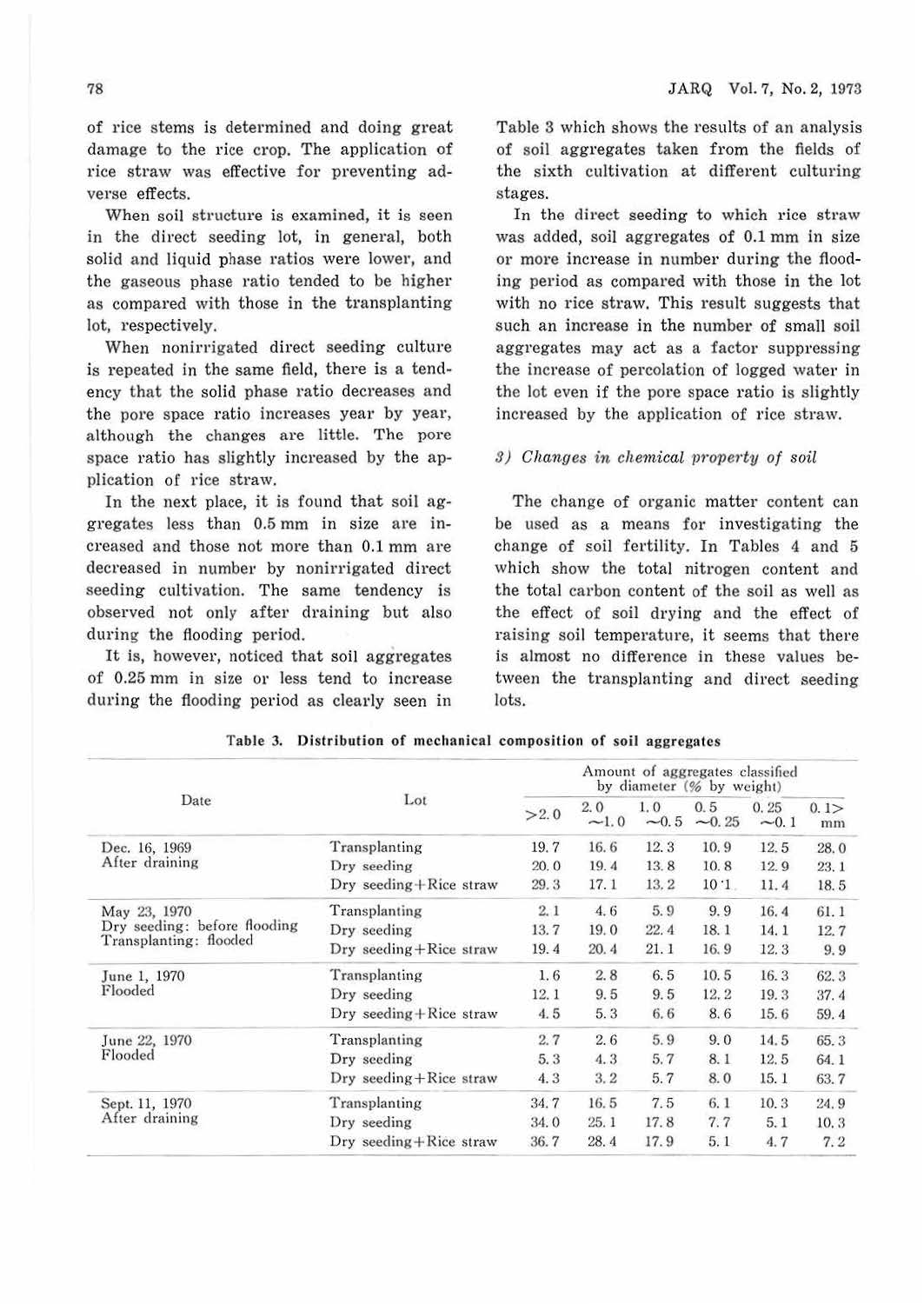| Item           | Lot <sub>l</sub>         | $Year \rightarrow$<br>1965 | 1966  | 1967  | 1968  | 1969  | 1970  |
|----------------|--------------------------|----------------------------|-------|-------|-------|-------|-------|
| Total nitrogen | Transplanting            | 0.185                      | 0.181 | 0.187 | 0.190 | 0.185 | 0.185 |
|                | Dry seeding              | 0.184                      | 0.181 | 0.182 | 0.186 | 0.184 | 0.184 |
|                | Dry seeding + Rice straw | 0.188                      | 0.270 | 0.193 | 0.195 | 0.221 | 0.215 |
| Total carbon   | Transplanting            | 1.67                       | 1.67  | 1.65  | 1.66  | 1.65  | 1.69  |
|                | Dry seeding              | 1.69                       | 1.63  | 1.61  | 1.61  | 1.68  | 1.66  |
|                | Dry seeding+Rice straw   | 1.80                       | 1.85  | 1.76  | 1.82  | 1.92  | 2.04  |
| $C/N$ ratio    | Transplanting            | 9.03                       | 9.23  | 9.35  | 8.74  | 8.92  | 9.14  |
|                | Dry seeding              | 9.19                       | 9.01  | 8.85  | 9.67  | 9.12  | 9.03  |
|                | Dry seeding + Rice straw | 9.58                       | 8.95  | 9.13  | 8.34  | 8.70  | 9.49  |

Table 4. Chronological change of total nitrogen and total carbon in soil

Table 5. Chronological change of mineralization of soil organic matter

| Item                               | $_{\text{Lot}}$          | Year $\rightarrow$ 1967 | 1968  | 1969  | 1970  |
|------------------------------------|--------------------------|-------------------------|-------|-------|-------|
| Effect of soil drying              | Transplanting            | 8.24                    | 9.35  | 11.20 | 11.84 |
|                                    | Dry seeding              | 9.63                    | 10.87 | 11.46 | 11.48 |
|                                    | Dry seeding+Rice straw   | 10.10                   | 12.69 | 14.20 | 13.84 |
| Effect of raising soil temperature | Transplanting            | 6.01                    | 3.16  | 8.80  | 5.27  |
|                                    | Dry seeding              | 6.21                    | 3.19  | 9.94  | 6.08  |
|                                    | Dry seeding + Rice straw | 6.82                    | 4.49  | 11.94 | 7.51  |

In contrast to this, when rice straw is applied, these values became a little higher and tended to increase year by year as compared with the case of no rice straw, and it seems, from the result of a separate experiment on the fractionation of soil humus, that this is due to an accumulation of rotten products at a low degree of humification.

On the other hand, there is a report which says that the nitrogen content and the effect of soil drying were decreased by repeating nonirrigated direct seeding cultivation of rice. plants in the same fields<sup>2)</sup>, but it is not yet clear whether or not such a result is attributed to some difference in regional condition in soil type or utilization form.

From the above-mentioned percolation of logged water and the behavior of organic matter, it seems that when rice plants are cultivated by nonirrigated direct seeding in such a field as ours, a condition under which the potential nitrogenous fertility of soil is made effective can hardly be realized or there is some condition under which the effectual fer $(NH_{4}N$  mg/100g dry soil)

tility can scarcely be utilized. The application of rice straw may be effective in the point that it makes the fertility of soil easily usable.

## Summary

To examine the effect of successive rice cultivation by nonirrigated direct seeding on the fertility of soil, a comparison was made between a direct seeding lot and a transplanting lot in a loamy field representing a type of dry paddy fields.

The successive cultivation of rice plants by nonirrigated direct seeding was observed to have many effects on the physical property of soil and influence the growth of the plants and the yield of rice. For example, in the direct seeding lot the percolation of logged water continued to increase for the first three years, reaching as much as 30 cm a day.

The percolation, however, had no tendency to increase thereafter probably owing to changes of soil structure as seen in a gradual decrease of the solid phase ratio or an increase in number of soil aggregates not smaller than 0.5 mm and a decrease of those

 $(96)$